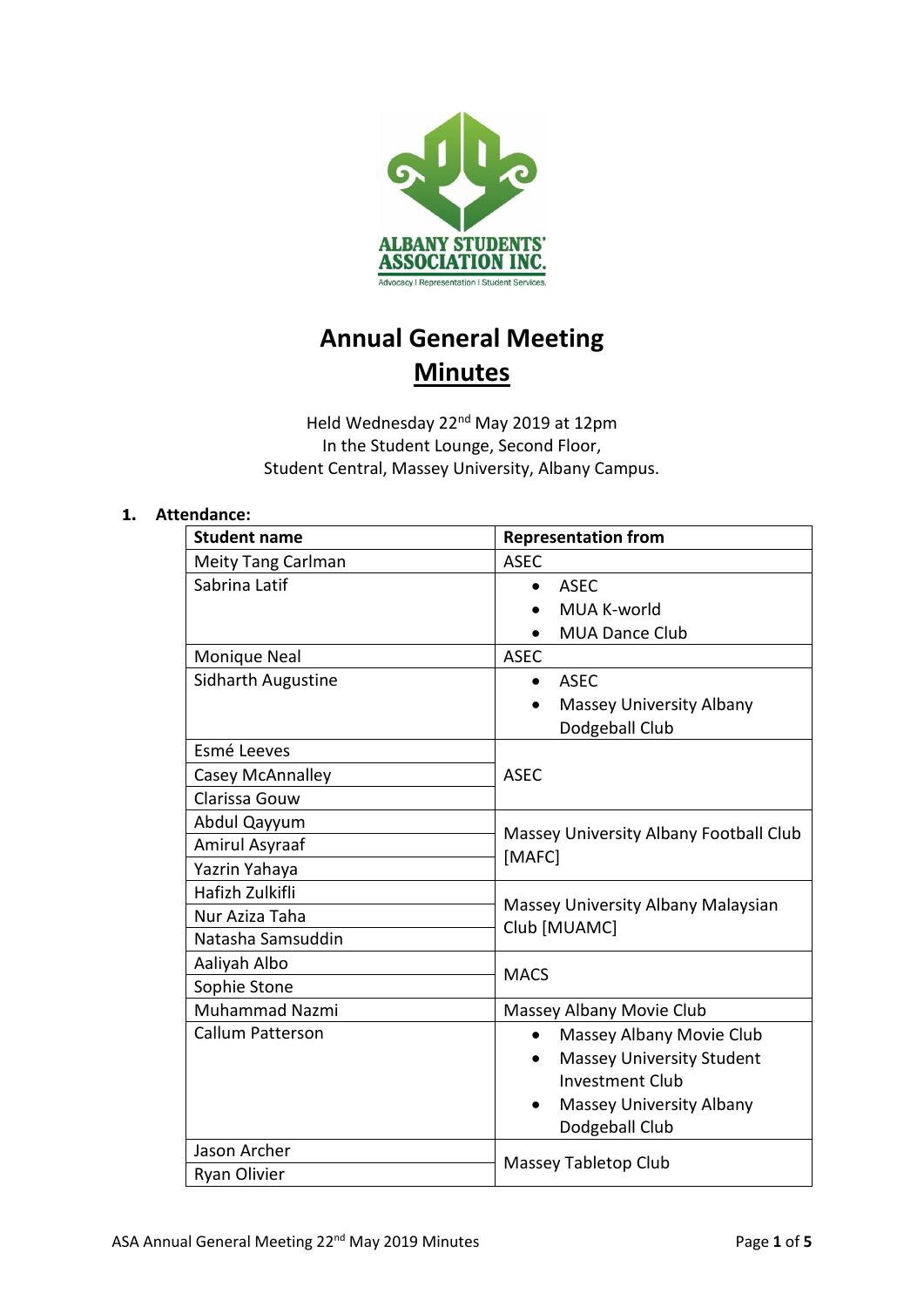| Noah Atchinson          | Massey Albany Politics Club             |
|-------------------------|-----------------------------------------|
| Samael Knaap            | Massey University Albany Snow Club      |
|                         | [MUASC]                                 |
| <b>Alex Burton</b>      | Massey University Albany Underwater     |
|                         | Club                                    |
| Siobhan Bond            | Creative Arts Club [MUACAC]             |
| Caitlin O'Brien         |                                         |
| Ashleigh Coffman-Monk   |                                         |
| Inuka Panditha          | Massey University Albany Cricket Club   |
| <b>Neville Patel</b>    |                                         |
| <b>Bradley Hoeksema</b> | <b>MUSE</b>                             |
| <b>Charlotte Hood</b>   | Speech & Language Therapists Club       |
|                         | [SALT]                                  |
| Vriska Ababa            | Massey University Aerial Arts Club      |
|                         | [MUAAC]                                 |
| Rac'el Dixon            | Massey University Rock Climbing Club    |
| Jonathan Chua           | Massey Chinese Christian Fellowship     |
|                         | [MCCF]                                  |
| <b>Edwin Susanto</b>    | Massey University Auckland Pool Club    |
|                         | [MUAPC]                                 |
| <b>Jake Sturrock</b>    | Massey University Albany Basketball     |
|                         | Association                             |
| Sunnie Sun              | <b>Massey University Albany Fencing</b> |
|                         | Federation                              |
| Roshni Suzu             | Other internal students                 |
| Mamdeep                 |                                         |
| Muniza Gilani           |                                         |
| Hannah Mhairi Francombe |                                         |
| Suzannah Koningham      |                                         |

## **2. Apologies:**

Rose Fitzmaurice (MUABA)

## **Motion AGM 01/2019**

"THAT the apologies for the Annual General Meeting held on Wednesday 22<sup>nd</sup> May 2019 be accepted."

> **Moved**: Chair **Seconded**: Callum **Carried**: U

## **3. Minutes of Annual General Meeting held 25 th July 2018**

## **Motion AGM 02/2019**

"THAT the Minutes of the Annual General Meeting held **25 th July 2018** be accepted as true and accurate record."

**Moved:** Chair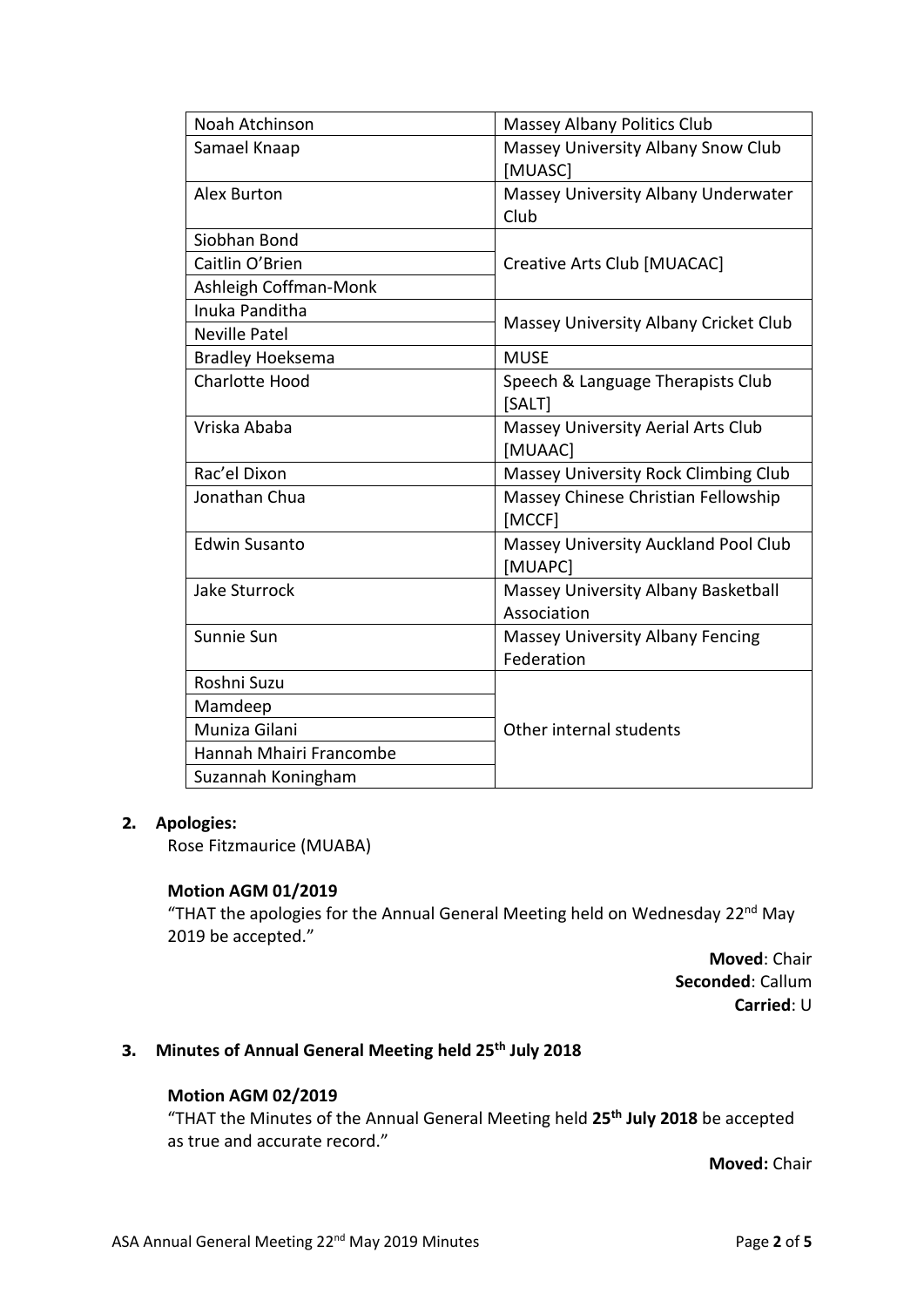## **4. Matters Arising**

There are no matters arising from the previous General Meeting.

#### **5. Financial Business**

## 5.1. **Acceptance of the 2018 Financial Statements and Annual Report**

The ASA Annual report for 2018 is tabled.

#### **Motion AGM 03/2019:**

"THAT the performance and financial statements for the Albany Students' Association Inc. for the year ending December 2018 be accepted as a true and accurate record."

> **Moved**: Chair **Seconded**: Monique Neal **Carried**: U

#### 5.2. **Appointment of Auditor for 2019**

#### **Motion AGM 04/2019:**

"THAT William Buck Ltd is ratified as the auditors of the Albany Students' Association Inc. 2019 financial statements."

> **Moved:** Chair **Seconded:** Sunnie **Carried**: U

#### **6. Legal Matters**

There are no legal matters arising.

## **7. Constitutional Changes**

## **Motion AGM 05/2019:**

"THAT the Albany Students' Association Inc. Executive Committee agree to all picture, spelling, grammatical, syntax and numbering changes in the constitution to be accepted"

> **Moved:** Chair **Seconded:** Aaliyah **Carried**: U

#### **Motion AGM 06/2019:**

"THAT the Albany Students' Association Inc. Executive Committee agrees to amend Section 10.4 (a), Period of Office, from: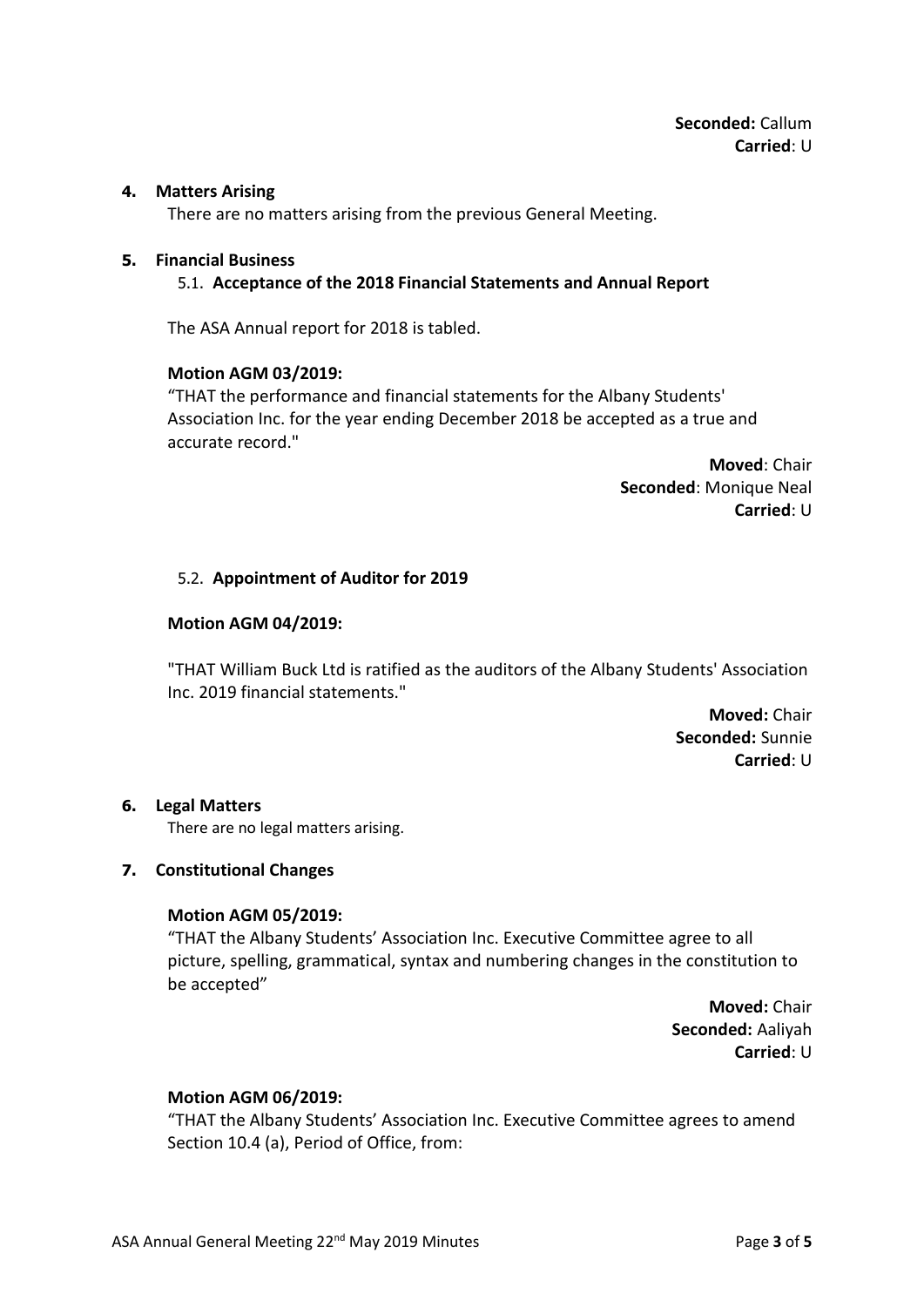*"a) Subject to 9.4 b), the ASEC shall hold office for one (1) calendar year, commencing on the 1 st day of January and finishing on the 31st day of December."*

To:

*"a) Subject to 10.4 b), the ASEC shall hold office for one (1) calendar year, commencing on the 1st day of December and finishing on the 30th day of November."*

> **Moved:** Chair **Seconded:** Jennifer **Carried**: U

## **Motion AGM 07/2019:**

"THAT the Albany Students' Association Inc. Executive Committee agrees to amend Section 10.4 (b), Period of Office, from:

*"b) From the date that the new ASEC is confirmed until 31st December in any one year the ASEC of the Association shall comprise the elected positions of both the current ASEC and the newly-elected ASEC for the following year. This period of office shall be in addition to the period provided for in 9.4 a)"*

To:

*"b) From the date that the new ASEC is confirmed until 30th November in any one year the ASEC of the Association shall comprise the elected positions of both the current ASEC and the newly-elected ASEC for the following year. This period of office shall be in addition to the period provided for in 10.4 a)."*

> **Moved:** Chair **Seconded:** Callum **Carried**: U

## **Motion AGM 08/2019:**

"THAT the Albany Students' Association Inc. Executive Committee agrees to replace 1 Social Representative with **Cultural Representative** as per Section 2.14, under Schedule 1, Executive Positions:

# *"h) Cultural Representative position shall hold the following responsibilities:*

- *i. Engage and consult with the student body re activities that would enhance their student experience in relevance to cultural, spiritual and ethnic groups on campus*
- *ii. Work on issues of relevance to cultural, spiritual and ethnic groups on campus*
- *iii. Ensure that in other areas of work of the Executive and Association there is representation of cultural, spiritual and ethnic issues*